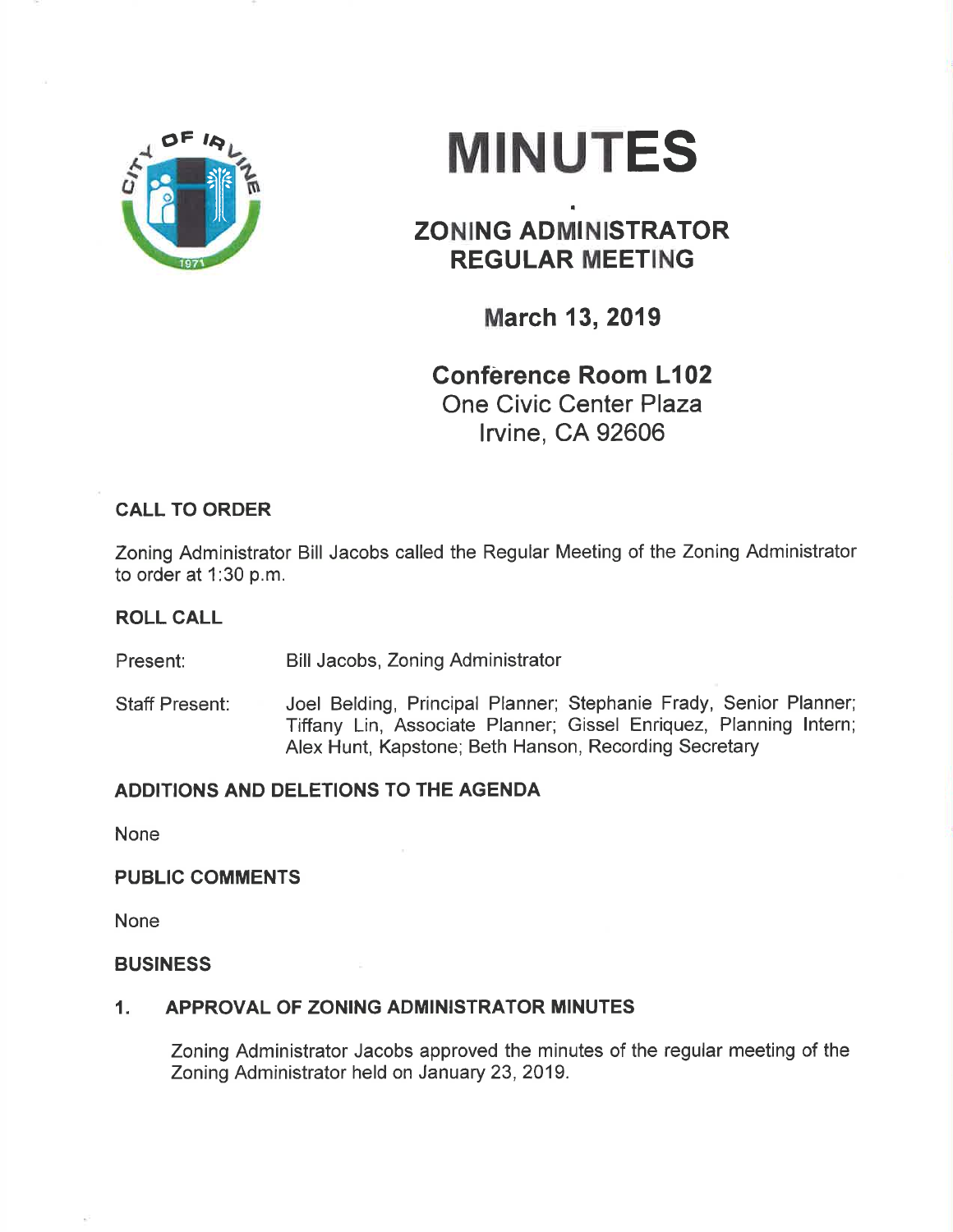Zoning Administrator Jacobs approved the minutes of the regular meeting of the Zoning Administrator held on February 27,2019.

#### PUBLIC HEARINGS

#### 2. SIGN PROGRAM MODIFICATION (00731703-PSS) WITH ADMINISTRATIVE RELIEF FOR LAKESHORE TOWERS IN THE IRVINE BUSINESS COMPLEX (PLANNING AREA 36)

Zoning Administrator Jacobs reopened the public hearing at 1:31p.m.

Alex Hunt, Kapstone, presented the staff report and was available to answer questions.

The applicant, David Converse, Converse Consulting, and John Brand, Lakeshore Propefties, LLC were available to answer questions. lt was noted that the existing entry monument sign has always contained six names, (at a smaller type size).

Zoning Administrator Jacobs noted he has driven by the site and that the monument size is in keeping with existing signs.

Zoning Administrator Jacobs closed the public hearing at 1:39 p.m.

ACTION: Zoning Administrator Jacobs adopted RESOLUTION NO. 19-1464, A RESOLUTION OF THE ZONING ADMINISTRATOR OF THE CITY OF IRVINE, CALIFORNIA, APPROVING SIGN PROGRAM MODIFICATION 00731703-PSS WITH ADMINISTRATIVE RELIEF FOR LAKESHORE TOWERS IN THE IRVINE BUSINESS COMPLEX (PLANNING AREA 36); FILED BY CONVERSE CONSULTING ON BEHALF OF LAKESHORE PROPERTIES LLC

As Amended

#### CONDITIONAL USE PERMIT FOR A NEW COMMUNITY FACILITY, THE OC SPORTS NATIONAL COMPLEX CENTER, AT 6001 OAK CANYON IN PLANNING AREA 12 (OAK CREEK)  $3 -$

Zoning Administrator Jacobs opened the public hearing at 1:39 p.m.

Stephanie Frady, Senior Planner, presented the staff report and was available to answer questions.

The applicant, Edward Sapigao, SC Consulting Group for Athletic Facility Management LLC, was available to answer questions and noted that parking and circulation concerns had been addressed.